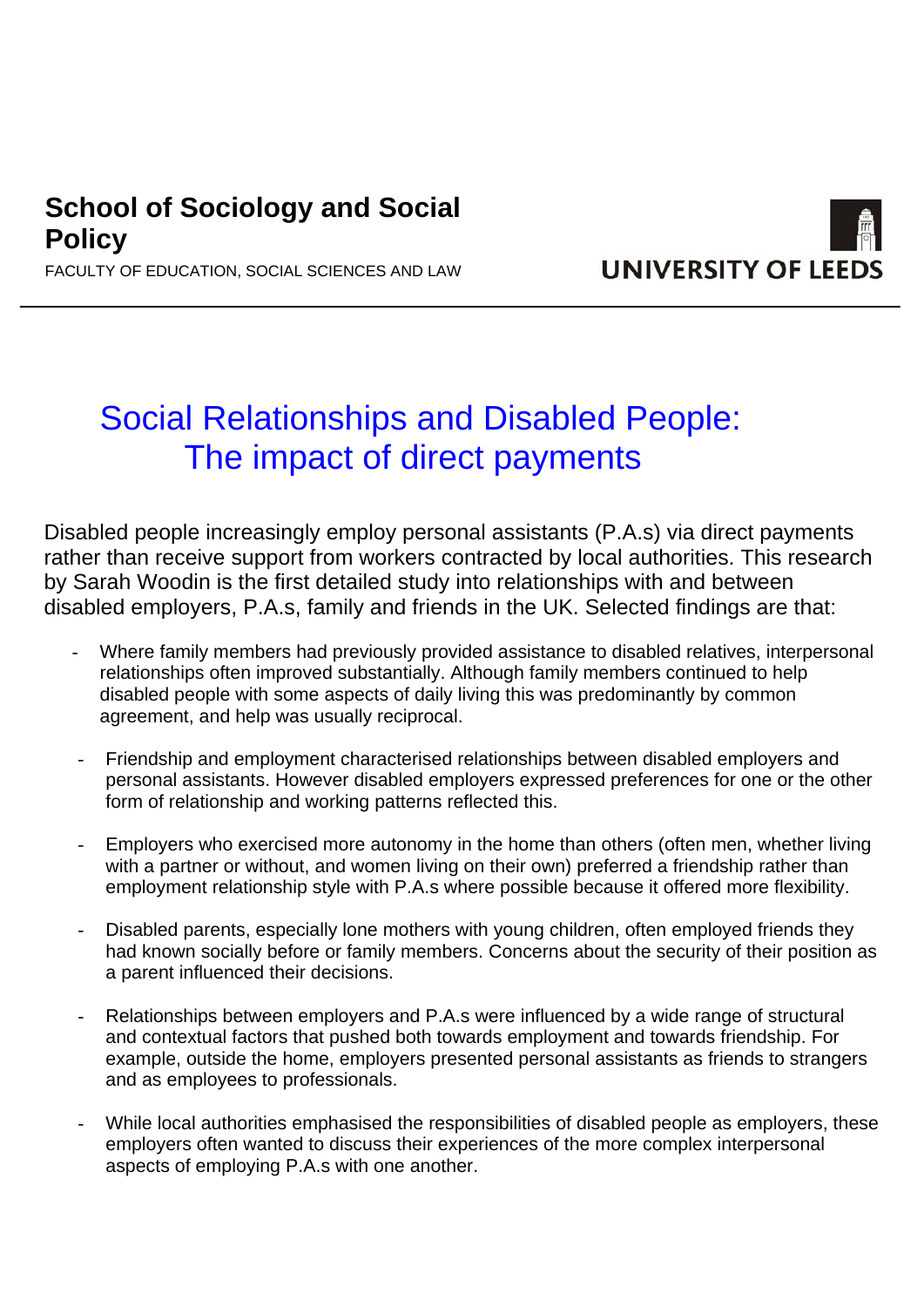# **Relationships with P.A.s**

There is a received wisdom that a disabled person's relationship with personal assistants should be that of an employer with employee (Vasey, 1996). The implication has been that forming a friendship is a sign of weakness or loneliness (Marfisi, 2002) and the disabled people's movement has emphasised the importance of choice and control over support arrangements.

Likewise the 1996 Community Care (Direct Payments) Act states that employers should be 'willing and able' to manage direct payments, implying that formal managerial responsibility is important.

However, almost all employers and P.A.s characterised their relationships as having elements of employment and friendship. This dichotomy arose because P.A.s are contracted to do work, but they are based in the employer's home: a private place for living.

'You're invading somebody's personal space…but it's your job.' (personal assistant)

In the home, most employers preferred to adopt one style or the other overall: they were purposeful about their choice of 'paid friendship' or employment as a model for P.A. arrangements.

'They are an employee, first and foremost. (It's important) that she can understand why you do things in a certain way.' (employer) Or:

'You need to have a friendship. It's intimate in one way because of the nature of the job. You've got to get on or else it won't work.' (employer)

# **'Paid Friendship'**

There were several reasons for emphasising 'paid friendship'. Some tasks, such as help with bathing, were more comfortable when an informal relationship existed. Secondly, where employers received assistance for many hours a week, there would have been very little sense of home life if P.A.s were not incorporated into it. Thirdly, 'paid friendship' also arose from an instrumental need for favours: some employers simply did not receive enough assistance hours. Several made

arrangements with P.A.s for favours (e.g. driving or other help) outside of working time, and because favours were often returned (e.g. helping P.A.'s children with homework), friendships developed.

# **Family Relationships**

Many family members had provided assistance to disabled people prior to direct payments and many still did. The difference was that family members no longer felt obligated to help. They did so because they felt they chose to. Disabled employers and their relatives said that they now felt they were a 'proper' family member. They could be confident of other people spending time with them because they wanted to, not because they had to.

#### 'I'm not as snappy….When I'm spending time with my mum, I'm spending time *with* me *mum*.' (family member)

In many instances disabled employers spent less actual time with family members but the quality of relationships improved.

## **P.A.s and Family / Friends**

'Paid friendship' that characterised some employer-P.A. relationships differed from 'social friendship'. It rested on the assumption that jobs would get done (but see the section on 'Disabled Parents', below).

Apart from a few who needed 24 hour assistance, most employers preferred to keep social friends and P.A.s separate from one another:

#### 'I see my time with that circle (social friends) as being *my* time, on my own.' (employer)

P.A.s kept in the background when friends or family were visiting, or employers scheduled P.A.s and visitors at different times. Those who had tried to build closer relationships changed back: too much contact between P.A.s and social friends could cause discomfort.

### **Disabled Parents**

Parents who were part of a traditional partnership, who had older children, or whose custody of their children was not subject to potential challenge, recruited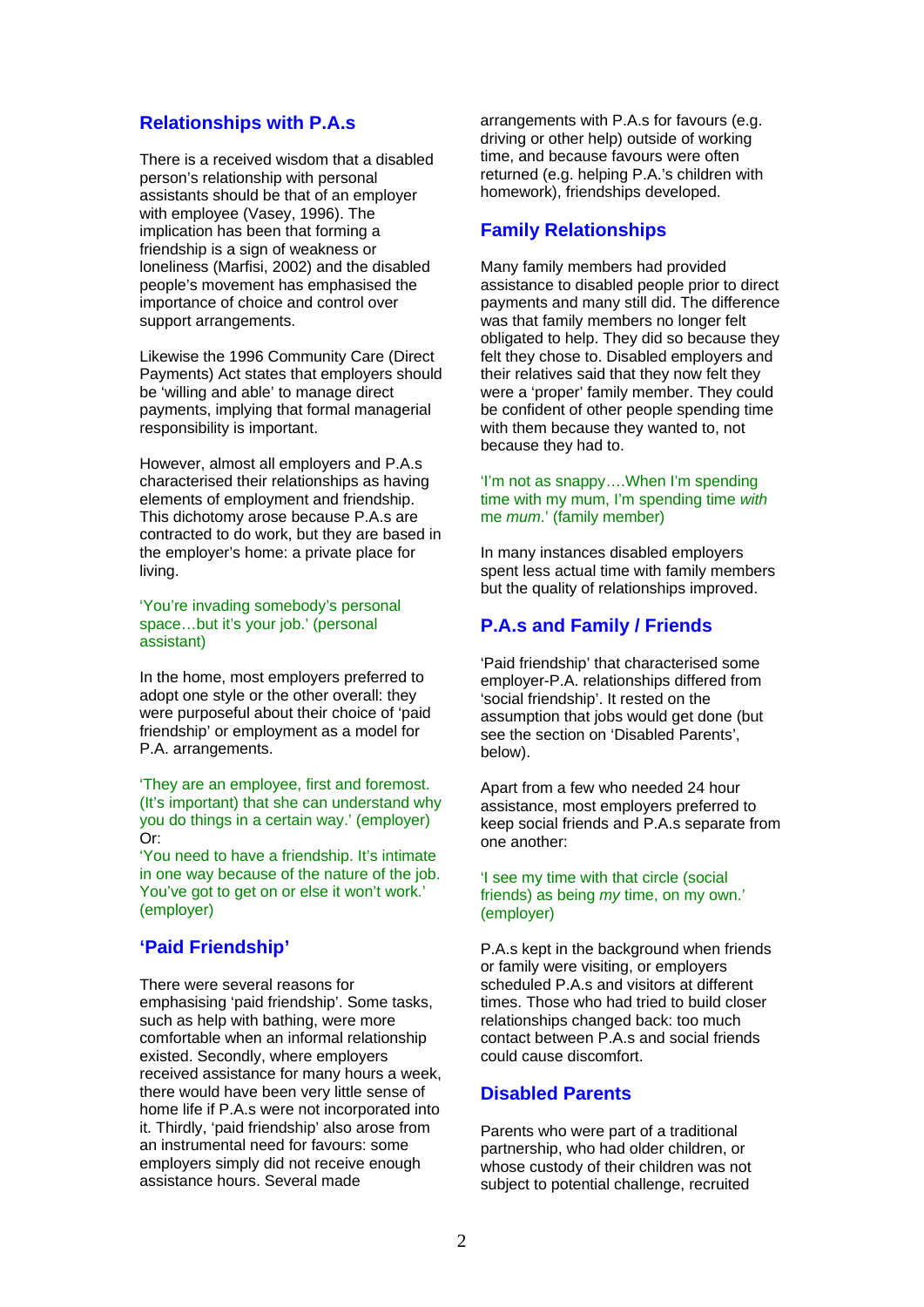P.A.s in much the same way as other employers: through informal networks or formal advertisements.

Lone parents often recruited social friends or family members. They did so because they needed to maintain a sense of the house as a home rather than work place, especially as many used personal assistance to help with caring for children. However, equally importantly they felt that in these circumstances the P.A. would not question their position as a parent. Several lone parents felt that their children might be taken away and recruited people known to be allies.

Employing social friends and family created problems however. Many disabled parents found it difficult to re-configure the relationship in order to make sure that jobs got done, and some made compromises because they were unwilling to lose the valued social support that these social friends provided.

#### 'So we've been sat here for 4 hours talking, and nothing's got done.' (employer)

Lone parents had the least social support and needed most help with practical tasks. With a more secure position, it may be that disabled parents will feel less need to rely on recruiting these 'safe' personal assistants, who actually posed unexpected difficulties for them.

# **Gender and Households**

More women than men received direct payments. This was because they often provided unpaid help to other family members and were less likely to receive help themselves. They could not take it for granted that they would be seen as the main employer by spouses. For example:

#### 'In the end it's to give me respite.' (husband)

In some instances P.A.s' partners challenged the employer's wishes, especially if they were used to telling their (P.A.) wives what to do.

'We had her husband round here saying 'don't shout at my wife' and really it wasn't a thing to do with him.' (employer)

One P.A.'s husband refused to allow his wife to support her employer on a singles dating evening, for example, and another persuaded his wife (a P.A.) to return her employer's pension book to the post office without consultation.

Women living with others were overrepresented among employers opting for an employer-employee arrangement (with the exception of some lone parents, discussed above). They placed more emphasis on making sure that the basic personal assistance tasks were completed than on the flexibility involved in a 'paid friendship'.

# **Intimacy**

Many employers would not have been able to meet potential partners and go on dates without assistance. However the presence of a P.A. was intrusive and could put off new partners.

Some P.A.s resented the appearance of a new partner, although others supported and encouraged sexual relationships. Both employers and P.A.s did what they could to minimise the intrusion but for some employers and their partners the degree of intrusion experienced jeopardised relationships. Where employers lived with partners and spouses, efforts to keep them separate were usual.

Men were more likely to view P.A.s as potential partners: three men had formed personal relationships in the past, but no women. Relationships also formed between P.A.s and family members in some instances, and where these ended it could cause friction in working arrangements with the employer.

# **Public Relationships**

Employers did make choices about how they wanted to work with personal assistants, albeit within the constraints of sometimes unequal relationships with family members and friends. They had rather less freedom in other contexts, discussed below.

#### *Local Authority Professionals*

Assessors had the power to grant or retain payments and to stipulate what funding might be used for. They often tried to offload responsibility while retaining a measure of control. Employers were very aware of the need to present an appropriate